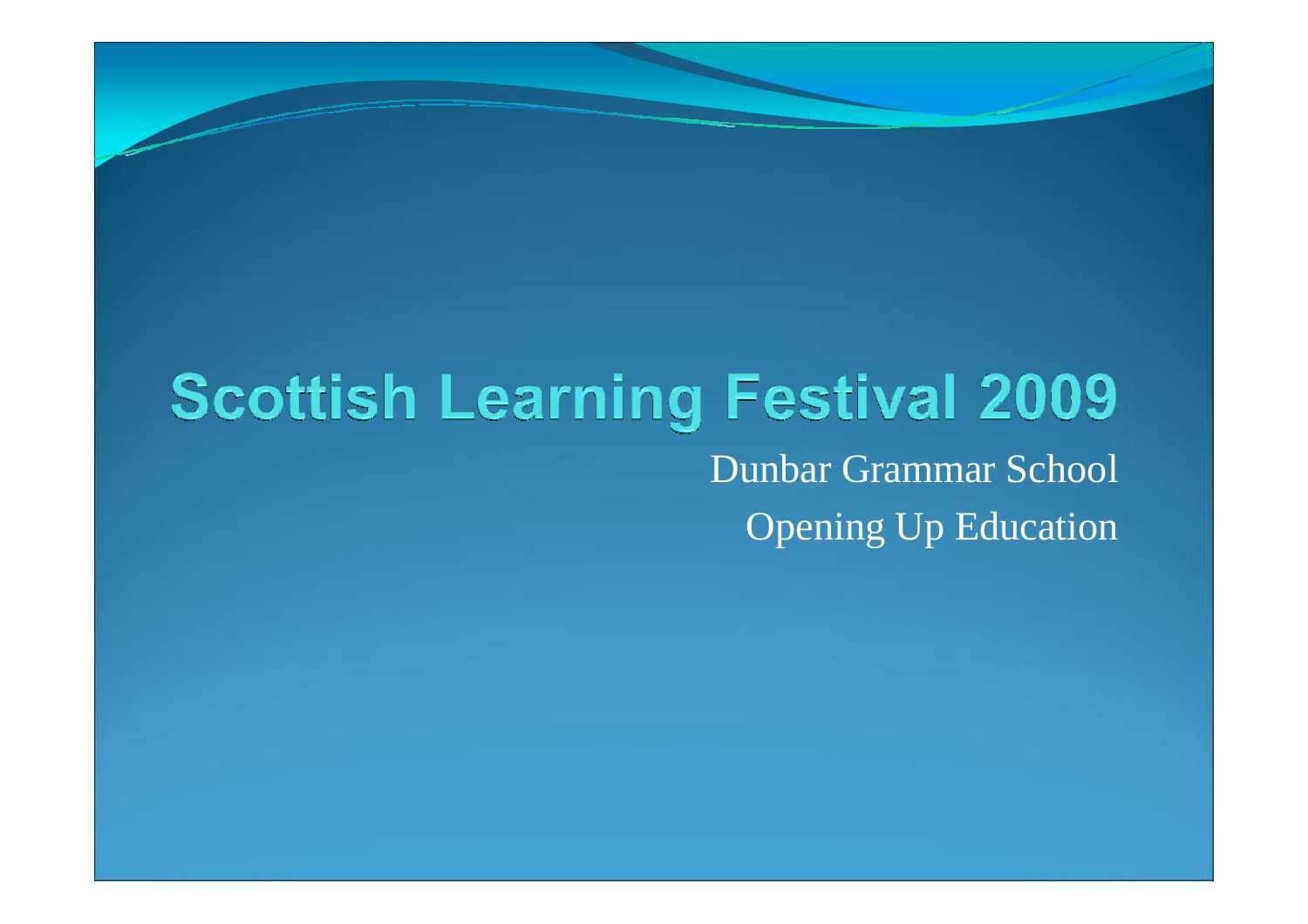Staff at all levels should fulfil their individual and collective roles in the objective evaluation of the quality of learning, and take action to meet learners' needs more effectively.

- Annual cycle of improvement
- Departmental and whole school self-evaluation
- Pre-stacs and stacs meeting
- School evaluation of learning system (SELS)
- Departmental internal review
- Staff, pupils and other stakeholders engage in evaluating quality ( staff, student, parent voice)
- Authority validation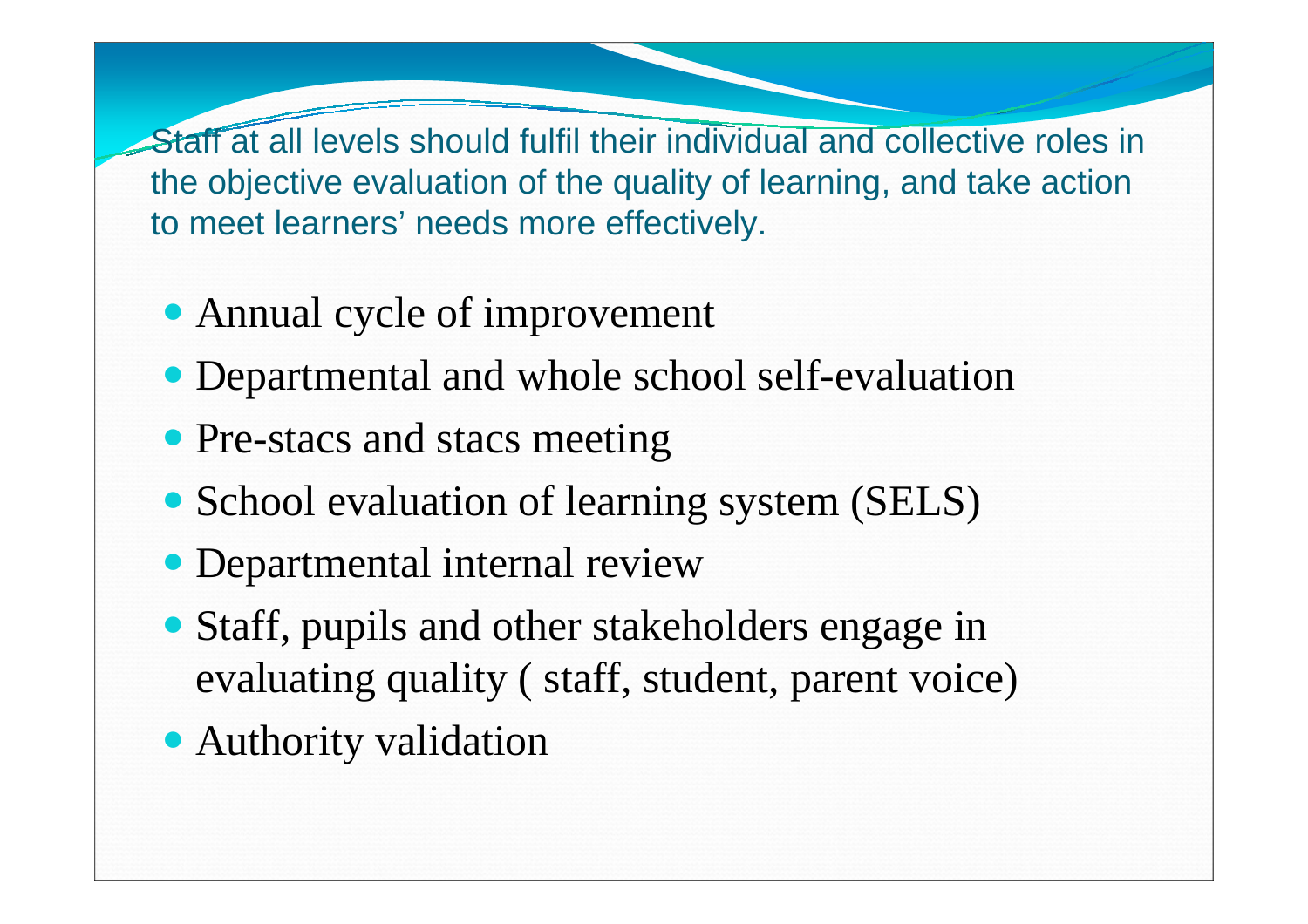Headteachers: develop a shared vision for the future and a clear sense of direction;focus on ensuring a consistently high quality of learning and teaching;

- Whole community consultation on aims and values
- Direct observation SMT, PT and Peer
- Senior managers support and challenge departments in evaluating their performance, including the quality of learning and teaching.
- Internal CPD programme
- Creation of learning teams Staff disseminate effective practice from within and outwith the school.
- Staff and student away days